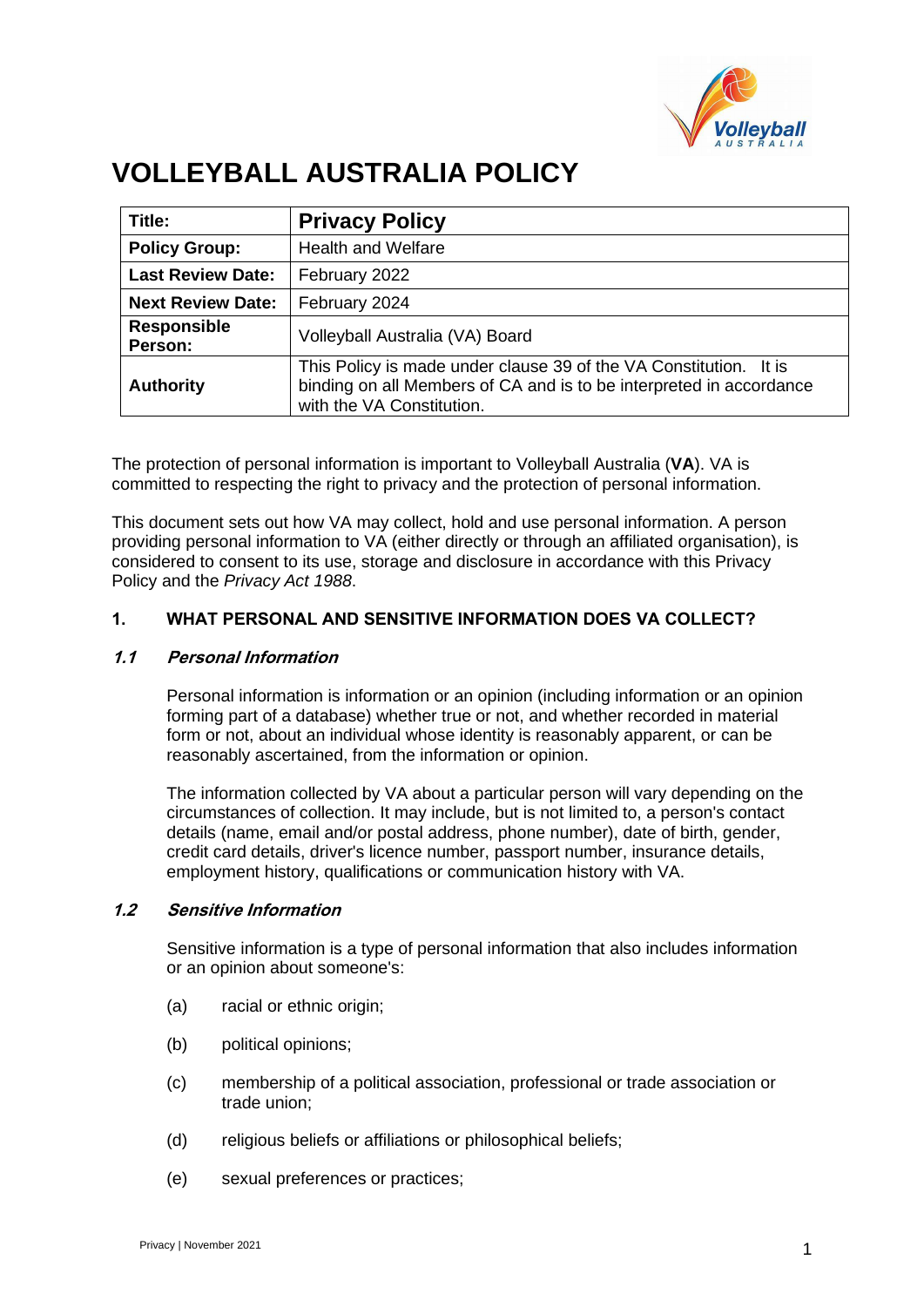- (f) criminal record; or
- (g) health, genetic information or disability.

If it is reasonably necessary in the circumstances, VA may also collect sensitive information such as a person's medical history, nationality, their ethnic background or disabilities.

VA is required by law to obtain consent when collecting sensitive information. Consent to the collection of all sensitive information that is provided for use in accordance with this Privacy Policy will be assumed, unless told otherwise.

### **2. HOW DOES VA COLLECT PERSONAL AND SENSITIVE INFORMATION?**

Information may be collected when:

- (a) a person becomes a member of a Volleyball club, district or regional association, State or Territory association or other body which is a member of or affiliated with VA (**VA Affiliate**);
- (b) a person subscribes to any publication of VA or a VA Affiliate, including electronic publications;
- (c) a person provides details to VA or a VA Affiliate in an application, consent form, survey, feedback form or incident report;
- (d) a person enters personal information into, or agrees to having their personal information entered into one of VA's online systems;
- (e) a person accesses the VA website or a website of a VA Affiliate;
- (f) a person contacts VA via email, telephone, fax or mail or engages with VA via social media;
- (g) a person participates in any program, activity, competition or event run by VA or a VA Affiliate;
- (h) a person purchases tickets to Volleyball or a sporting event from VA or an authorised agent;
- (i) a person purchases tickets to social event such as an awards night from VA or an authorised agent;
- (j) a person purchases merchandise, products or services from VA or an authorised agent or licensee;
- (k) a person is elected or appointed to the Board or a Committee of VA;
- (l) a person applies for employment or a volunteer position with VA or a VA Affiliate; or
- (m) where VA is required to do so by law (for education, child protection, work health and safety laws, charitable collections, medical treatment or other legislation in Australia).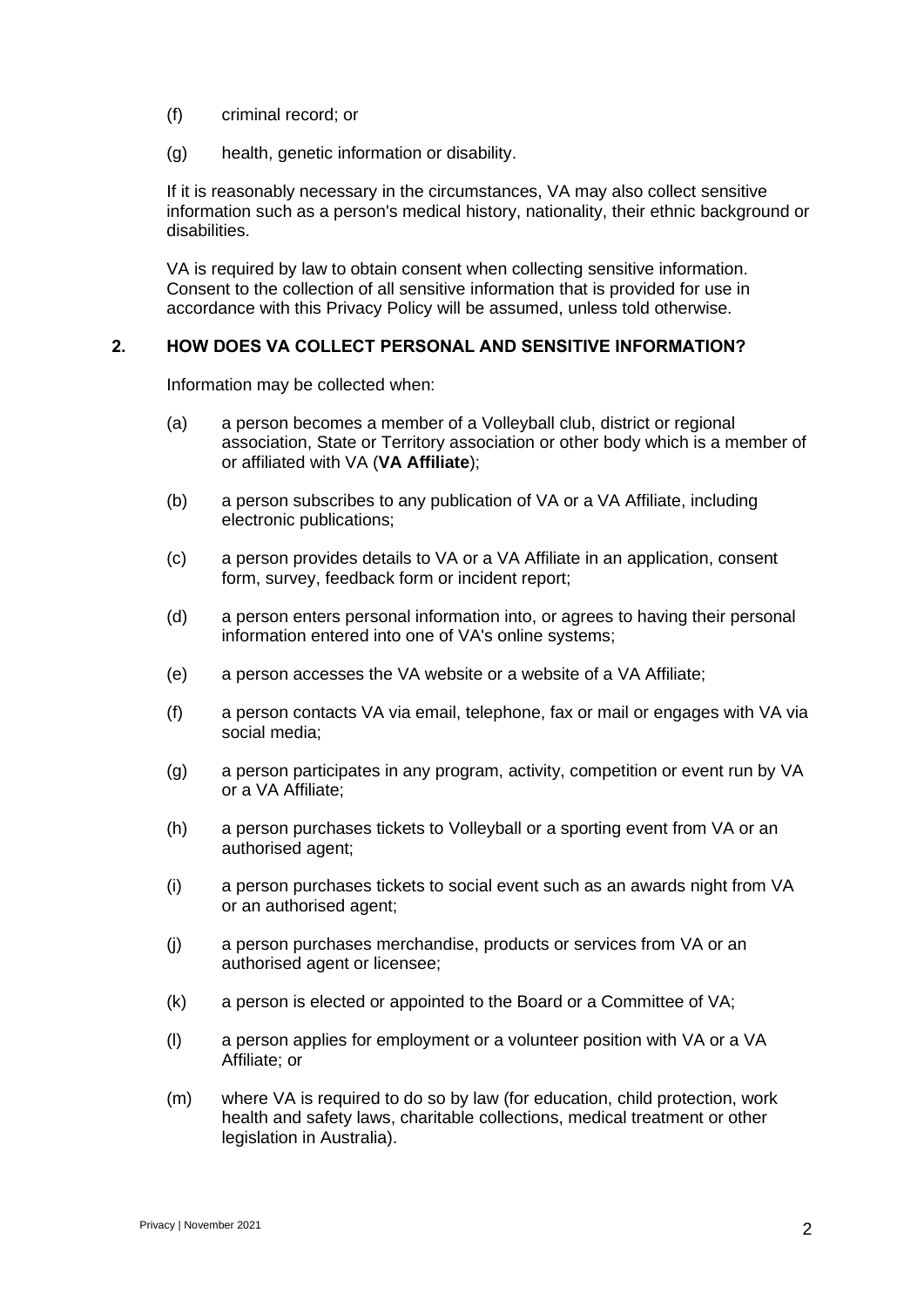

## **2.1 Providing information**

Depending on the circumstances, some types of information will be required and others may be optional. If a person does not provide some or all of the information requested, this may adversely affect VA's ability to communicate with that person or provide them the requested products or services.

If a person does not provide requested information, that person may jeopardise their ability to participate in programs or competitions or apply for employment or volunteer positions with VA or a VA Affiliate. If it is impracticable for VA to engage with a person because they are withholding requested information or consent, VA may elect not to do so.

# **2.2 Collection from third parties**

VA or a VA Affiliate may collect personal information regarding a child from the parent or other responsible person associated with that child. In many circumstances, VA collects information from VA Affiliates or other third parties.

Examples of such third parties may include, without limitation: the Australian Sports Commission (ASC), the Australian Sports Anti-Doping Agency (ASADA), the Australian Institute of Sport (AIS), Commonwealth Games Australia (CGA), nonaffiliated Volleyball organisations or government and law enforcement bodies.

## **2.3 Information storage and protection**

VA stores information in different ways, including in paper and electronic form.

Much of the information VA collects from and about our members is added to VA's membership database which is hosted by a third party data storage provider. When a person's information is entered into VA's membership database, the information may be combined or linked with other information held about that person. VA's membership database is shared among VA, its State and Territory Volleyball associations and its clubs, with each organisation having access to information relevant to its members.

Security of personal information is important to VA. VA has taken steps to protect the information held from misuse, loss, unauthorised access, modification or disclosure. Some of the security measures VA uses includes strict confidentiality requirements of VA employees, volunteers, VA Affiliates and service providers as well as security measures for system access and security measures for VA websites such as firewalls and system encryption.

VA is required to comply with the Federal Government Notifiable Data Breaches Scheme (NDBS). When VA has had a data breach that could result in serious harm, VA will notify the individual(s) that is/are affected. VA, when notifying the individual(s) and the Australian Information Commissioner, will also outline what steps will be undertaken in response to the breach. A review of the breach will be undertaken, and action(s) implemented to prevent a future breach.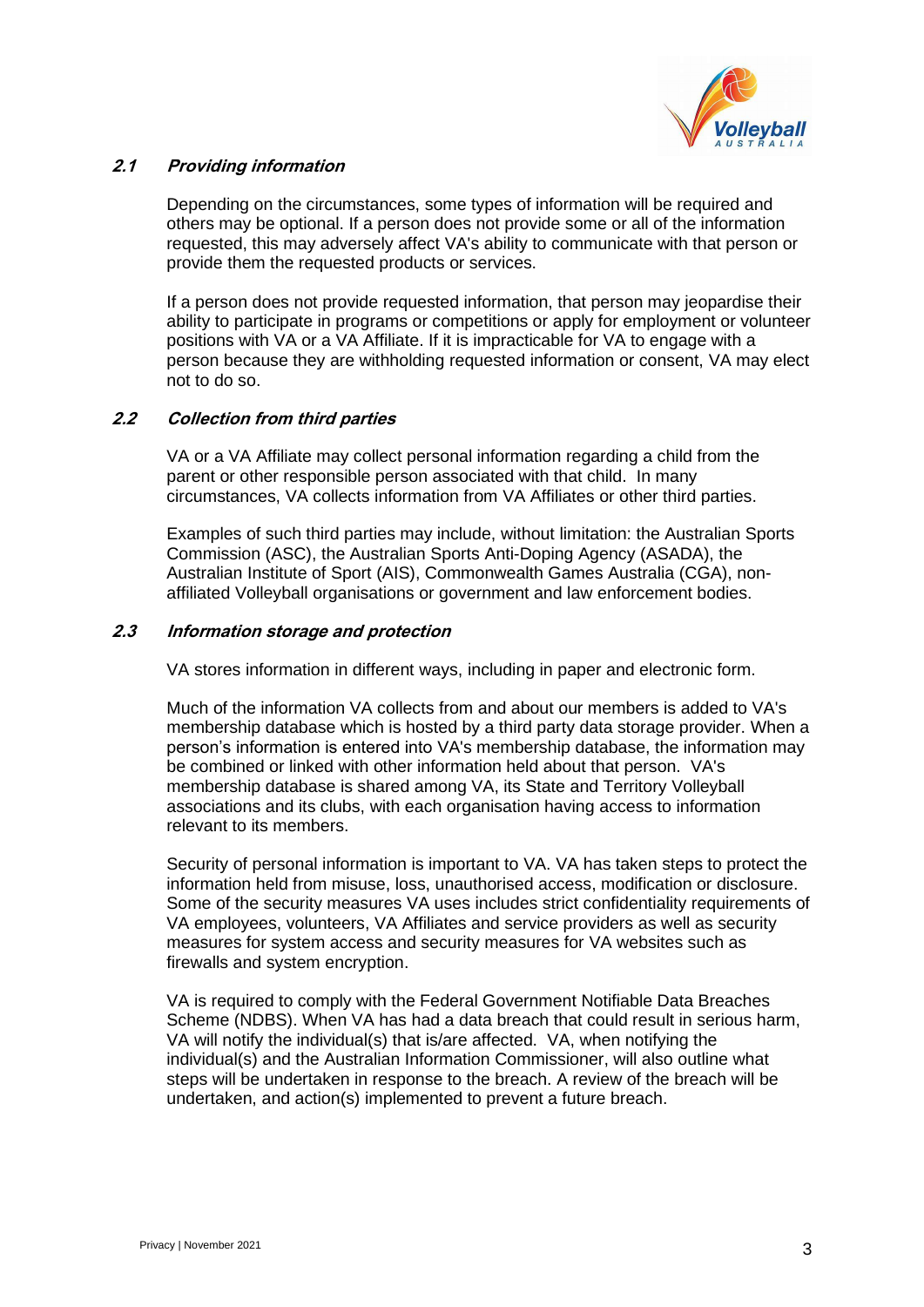## **3. HOW DOES VA USE AND DISCLOSE PERSONAL AND SENSITIVE INFORMATION?**

### **3.1 Use**

VA, and third parties to whom VA may disclose personal information in accordance with this Privacy Policy, may use a person's personal information to:

- (a) verify their identity;
- (b) complete background checks;
- (c) research, develop, run, administer and market competitions, programs, activities and other events relating to Volleyball;
- (d) research, develop and market products, services, merchandise and special offers made available by VA and third parties;
- (e) respond to emergency situations involving or requiring medical treatment;
- (f) administer, manage and provide that person with access to [www.volleyballaustralia.org.au;](http://www.volleyballaustralia.org.au/)
- (g) police or other legal agencies for the purposes of medical treatment amongst others;
- (h) administer and manage VA membership databases, self service portal and other IT based applications; and
- (i) keep that person informed of news and information relating to various Volleyball events, activities and opportunities via various mediums.

VA may use health information to ensure that programs VA operates are run safely and in accordance with any special health needs participants may require. Health information may also be kept for insurance purposes. In addition, VA may use deidentified health information and other sensitive information to carry out research, to prepare submissions to government, or to plan events and activities.

Notwithstanding anything in this Policy and the Privacy Act VA is not a provider of a "health service" for the purposes of the Privacy Act.

#### **3.2 Disclosure**

VA may disclose a person's personal information to a range of organisations which include, but are not limited to:

- (a) VA Affiliates and other organisations involved in Volleyball in Australia;
- (b) Companies VA [engages to carry out functions and activities on VA's behalf,](#page-4-0)  [including direct marketing;](#page-4-0)
- (c) VA professional advisers, including accountants, auditors and lawyers;
- (d) VA insurers;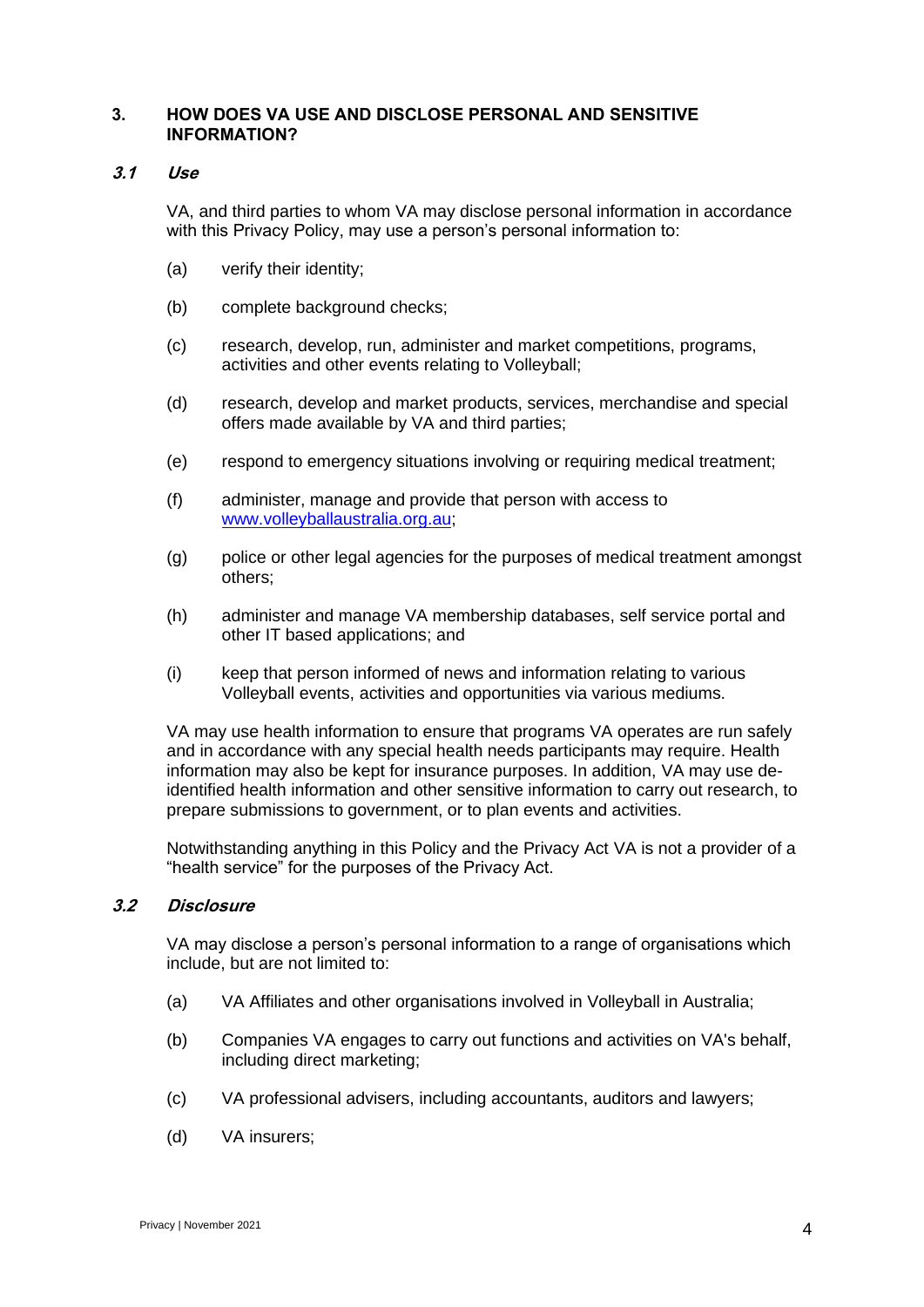

- (e) relevant sporting bodies such as World Volleyball, ASC, ASADA, AIS, CGA, various National Sporting bodies, Federal and State Departments of Sport amongst others; and,
- (f) [in other circumstances, permitted by law.](#page-4-0)

In some circumstances, personal information may also be disclosed outside of Australia - for example personal information is disclosed to Fédération Internationale de Volleyball (FIVB) which is located in Switzerland. In such circumstances, VA will use its best endeavours to ensure such parties are subject to a law, binding scheme or contract which effectively upholds principles for fair handling of the information that are suitably similar to the Australian Privacy Principles.

### <span id="page-4-0"></span>**3.3 Direct marketing**

Unless you advise VA otherwise VA will assume consent to use non-sensitive personal information to provide better services and for marketing purposes (including disclosure of such information to service providers).

Every person whose data is collected by VA has the option to refuse e-mail, SMS or posted offers by making a request in writing to VA via the contact details set out below, or by making use of the opt-out procedures included in any communications from VA (however, information relating to the option to unsubscribe from those communications may be retained).

If you are still not satisfied at the communication you are receiving, you can also write to VA's Privacy Officer (CEO) via the contact details set out below.

#### **3.4 Other disclosures**

In addition, VA may also disclose personal information:

- (a) with a person's express or implied consent;
- (b) when required or authorised by law;
- (c) to an enforcement body when reasonably necessary; or
- (d) to lessen or prevent a threat to an individual or public health or safety.

#### **3.5 VA websites**

When users visit VA websites, VA systems may record certain information about their use of the site, including the web pages visited and the time and date of their visit. VA uses this information to help analyse and improve the performance of VA websites.

In addition VA may use "cookies" on VA websites. Cookies are small text files that help a website to remember the preferences of users to improve the experience of using that website. In some cases, the cookies that VA uses may collect some personal information. VA will treat this information in the same way as other personal information VA collects. A user is free to disable cookies on their internet browser to prevent this information being collected; however, users opting to do so will lose the benefit of the enhanced website experience that the use of cookies may offer.